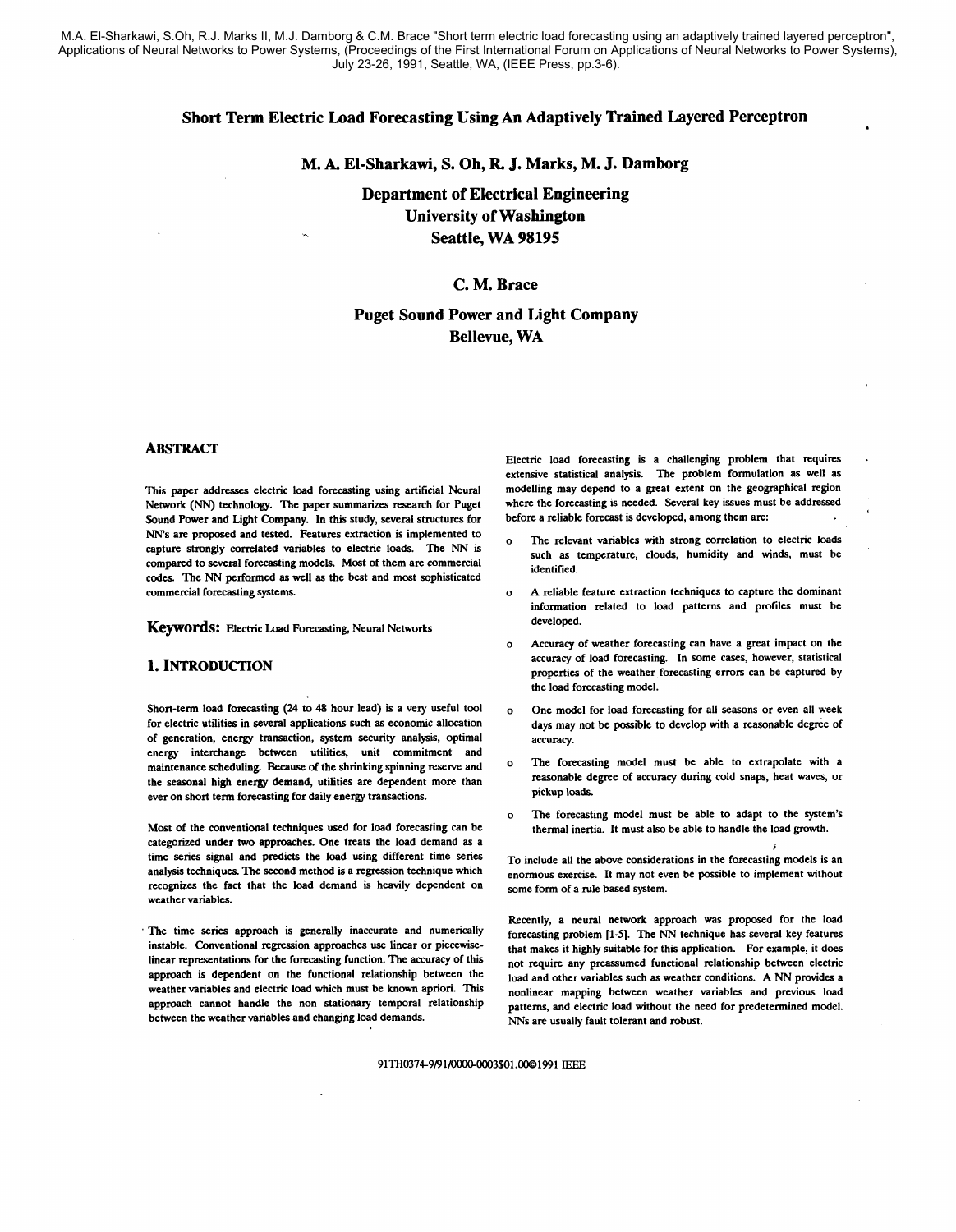When the NN approach is compared to classification methods such as Classification And Regression **Tnes** (CART), the NN shows superior accuracy [5].

Although the NN is a **very** promising tool for load forecasting, several key issues must **be** addressed before it can be effectively **used.** The **size**  of the ANN for a given problem is determined experimentally rather than theoretically. The improper selection **of** the NN **structure** may result in a "memorization" problem [3], which can be viewed as an overfitting of the training data. If NN memorizes the data, the testing error will likely exceed the training error. Another challenge facing NN application is the speed of learning. With the standard multi-layered NN perceptron, learning algorithms such as the *error back propagation* require rather large training time. This is due to the fact that all the training data must be **used** repeatedly during training. Furthermore, most of the existing training algorithms assume the stationarity of the training data. In load forecasting, however, the load profile is dynamic in nature with temporal seasonal and annual variations.

During the course of this study, several attempts **were** made to enhance the accuracy of the forecast by selecting different structures of neural networks based on a feature extraction process. The developed NN was tested by Puget Sound Power and Light Company. The NN was used to forecast the real load of the Puget system. Moreover, the perfomancc of the NN is compared to several commercial forecasting systems. The paper will show that when the NN is designed with feature extraction, it can **be** highly accurate. **As** a matter of fact, a simple NN can outperfom several complex and expensive forecasting systems.

## **2. PROBLEM DESCRIPTION**

The electric load of Puget Power is forecasted at **9:00** AM of each weekday. For example, Tuesday forecasting is done on Monday at **%00**  AM. The exceptions are Saturday, Sunday and Monday forecasting which are done on 9:00 AM on Friday. The purpose of this study is to provide the following infomation:

- 1. AM peak load
- 2. PM peak load
- 3. Averagc load of the day
- 3. Hourly forecasting

Several NN's were developed in the early stage of this study [1]. Although they were generally acceptable, they had two major drawbacks:

- 1) Updating the NN using more recent data is a very time consuming process. This is because the error back propagation algorithm can not **be used** in an adaptive mode. When a **new** data set is to be **used,** it must **be** added to the old set and the NN is retrained by using the new and old data sets.
- 2) Using raw weather variables without any form of feature extraction may not **be** adequate.

To solve the first problem. we have developed an adaptive training technique for NN's [2]. The NN is updated using the new data set without the old training data. The adaptive training also substantially reduces the training time and ensures convergence to global optimality within a specified region. This technique shows substantial improvement over the existing methods [2,4]

The second problem ( feature extraction) was addressed by using the experience of forecasters from the Pacific Northwest region. In this paper, we will show these features and show how can they substantially improve the forecast.

## **3. AVAILABLE DATA FOR FORECASTING**

Pupt Power furnished the data used for training and testing of the NN. The main forecasting periods of this project were the winter **seasons.**  We had access to the winter data starting from 1986. The data included the following variables.

- o Actual hourly temperature at Seattle/Tacoma airport
- Forecast hourly temperature at Seattle/Tacoma airport
- o Actual hourly system load

Other variables such as wind speed and cloud coverage were also available but **were** not used in this study.

## **4. NEURAL NETWORK STRUCTURES**

Several structures were considered during this study. Some were acceptable in terms of accuracy. To evaluate the different structures, the NN was compared to several forecasting methods used at Puget Power. Among these were several commercial codes developed specifically for the Northwest region.

Several structures were developed over the research period. In this paper, however, two key structures are presented. One of these structures (Structure I) was developed in the earlier stages of this study. The input variables of this structure were selected based on common sense. The second structure was developed taking into account the recommendation of the forecasting experts. This structure **was** found to **be** more successful.

#### **Structure I:**

In the earlier stages of this study, we evaluated the load patterns of every day of the **wcek.** We found that almost every day is unique, particulariy Mondays, Saturdays and Sundays. Monday morning was usually higher than the rest of the week because of the pickup loads. Weekend loads were mainly residential and partially commercial with some light industrial component. Based on this analysis, we elected to use five neural networks: one NN to forecast Wednesdays, Thursdays and Fridays; and one for each of the other days.

#### Structure II:

This structure was developed when we could not enhance the accuracy of the NN of structure I beyond a certain level. We solicited the assistance of forecasting experts to suggest different variables to be used in load forecasting. **As** a result, 24 NNs were developed. One **NN**  per hour regardless of the day of the week. Only weekdays were considered.

## **5. TRAINING DATA**

The training data used for structure I were the following:

#### *Input* **data:**

- o Hour of the forecast (k)
- o Forecast temperature at hour k
- o Actual temperature and load 48 hours earlier (k-48)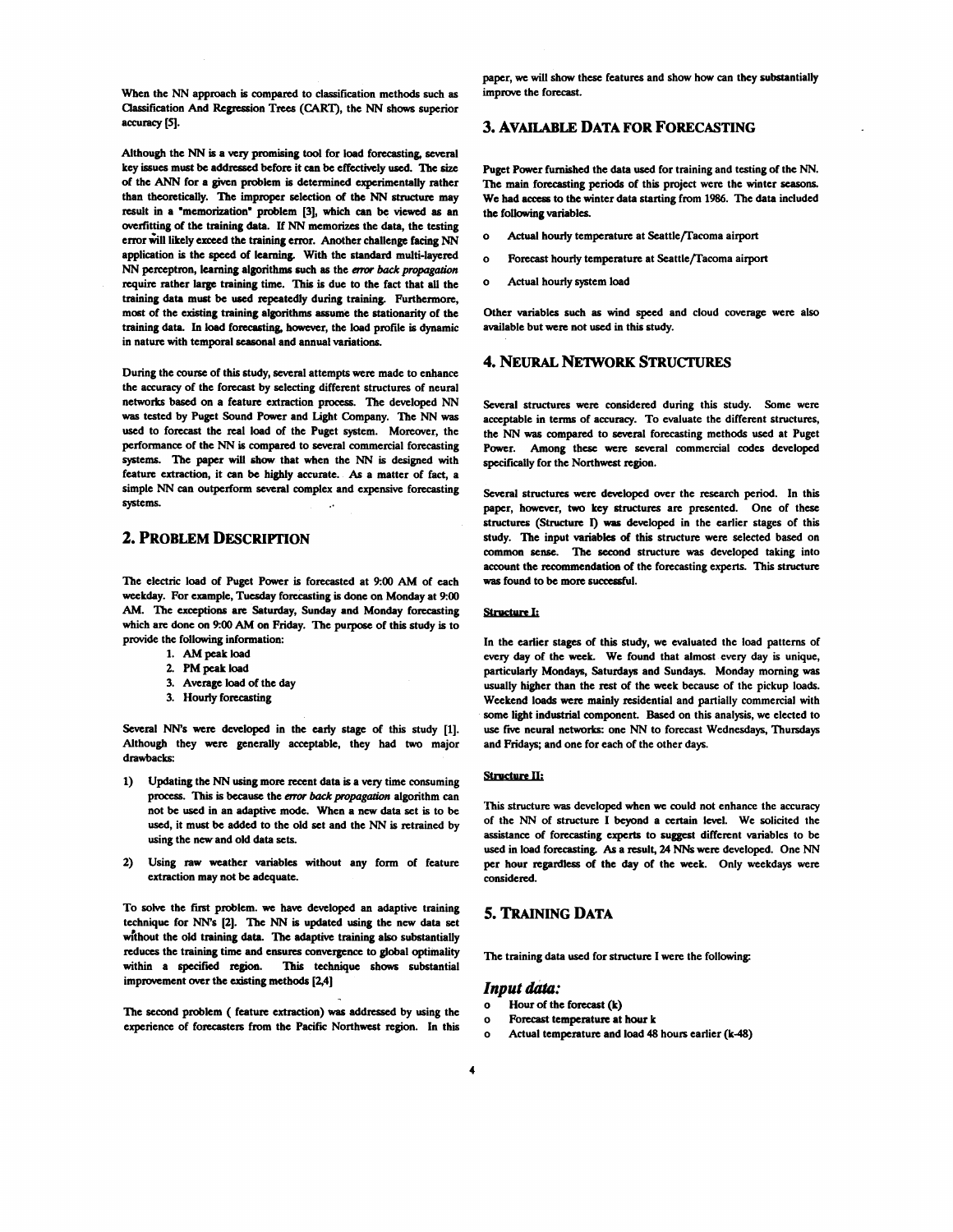- Actual temperature and load 49 hours earlier  $(k-49)$
- o Actual temperature and load 50 hours earlier (k-SO)
- o Actual temperature and load one week earlier (k-168)

*output data:* Load at time k

Structure I1 has the following training data:

#### *Input data:*

v

- o Porecast year; to allow for load growth<br>o T(k): Forecast temperature at hour  $k$
- $T(k)$ : Forecast temperature at hour  $k$
- o  $[T(k) 60]2$ : The square of the difference between the forecast temperature and the average indoor temperature.
- $\sigma$  T<sub>max</sub>: Maximum temperature of previous week
- 2
- $0$  [T<sub>max</sub> 60]
- $\sigma$  T<sub>max2</sub>: Maximum temperature two days earlier
- 2  $0$   $[T_{max2} - 60]$
- $o$   $T_{\text{min}}$ : Minimum temperature of previous week
- 2
- $0$   $[T_{min2} 60]$
- o Sum of temperature at hour k of the previous 7 days
- o Sum of loads at hour k of the previous 7 days
- o Load at hour k of previous day
- o Load at hour k two days earlier
- o Load at 9 AM of the current day. This is the time where the following day forecasting is done.

## *Output data:* Load at time k

# **6. TEST RESULTS OF STRUCTURE I: ADAPTIVE** Table 1: Effect of number of hidden Neurons **TRAINING**

Adaptive training was used in this study since it was more suitable for the forecasting problem compared to the error back propagation method. The later method had a number of limitations that made it difficult to use. For example, since the error back propagation technique is not designed to be adaptive, all data must be used every time the weights are updated. If a set of old data becomes irrelevant, the NN is retrained by using the entire new data set. Also, when new data is in conflict with old data (data inconsistency), the effect of old **7. TEST RESULTS OF STRUCTURE 11**  data can not be removed unless the **NN** is retrained without the old data. The importance of some data can not be easily weighted. In addition, the error back propagation technique converges slowly. The following figures show the test results of structure II. The figures

makes it ideal for applications such as load forecasting: 1) It is suitable (Queri-A) designed specifically for the Northwest. This sudy was part<br>for dynamically varying systems with large data sets such as load of a Puget for dynamically varying systems with large data sets such as load of a Puget Power Forecasting Contest which is the subject of another<br>forecasting and security assessment: 2) Weights are automotically paper [6]. There were forecasting and security assessment; 2) Weights are automatically Execution and the second on new data without the need for the original training three shown in the figures have the best results. The figures show the adjusted based on new data without the need for the original training data; 3) The effect of old and invalid patterns (data) are eventually and automatically deleted (forgotten); 4) No matrix inversion or other computationally intensive operations are needed; 5) Perturbation of In the figures, NN1 is referred to the NN of Structure I. NN2 is for<br>the NN weights are restricted to chosen boundaries: 6) Global Structure II where one the NN weights are restricted to chosen boundaries; 6) Global Structure II where one NN is used to forecast three hours.<br>
optimality can be obtained: 7) It does not drift: and 8) Data can be for Structure II but each NN is optimality can be obtained; 7) It does not drift; and 8) Data can be weighted based on its importance.

Figure 1 shows a sample of the result of the NN of structure I. The NN was trained using the adaptive training technique reported in [2]. In this particular study, different numbers of hidden neurons (HN) were

selected. **As** we expected, the number of hidden neurons had great impact on the accuracy and speed of training. When a large number of hidden neurons was selected, the convergence of the NN was poor. This was because the NN was under-determined. The cost index used to identify the NN weights had a flat shape without clearly defined minima. On the other hand, when a small number of hidden neurons was used, the cost index had a clear minima but high error value. The NN in this study was trained for about 80,000 iterations and tested on five days. The testing data were not included in the training. Table 1 shows the testing error which illustrates the above argument. Based on this, one can assume that the two hidden neurons NN is the most suitable for this case.



Figure 1: Load Forecasting of Structure I; Adaptive Training

| <b>Testing Error</b> | 1 HN | 2 HN | <b>7 HN</b> | <b>20 HN</b> |
|----------------------|------|------|-------------|--------------|
| Max error $(\%)$     | 4.54 | 3.44 | 5.65        | 6.96         |
| Min error $(\%)$     | 2.45 | 1.34 | 1.86        | 1.94         |
| Ave error $(\%)$     | 3.34 | 2.32 | 3.81        | 4.98         |

show the results of three types of forecasting: NN forecasting, Puget The adaptive training reported in [2,4] has some key features that Power forecasting (Lloyd) and the forecasting of a commercial product<br>makes it ideal for continuities and a lood forecasting 1) It is suitable. (Queri-A) d